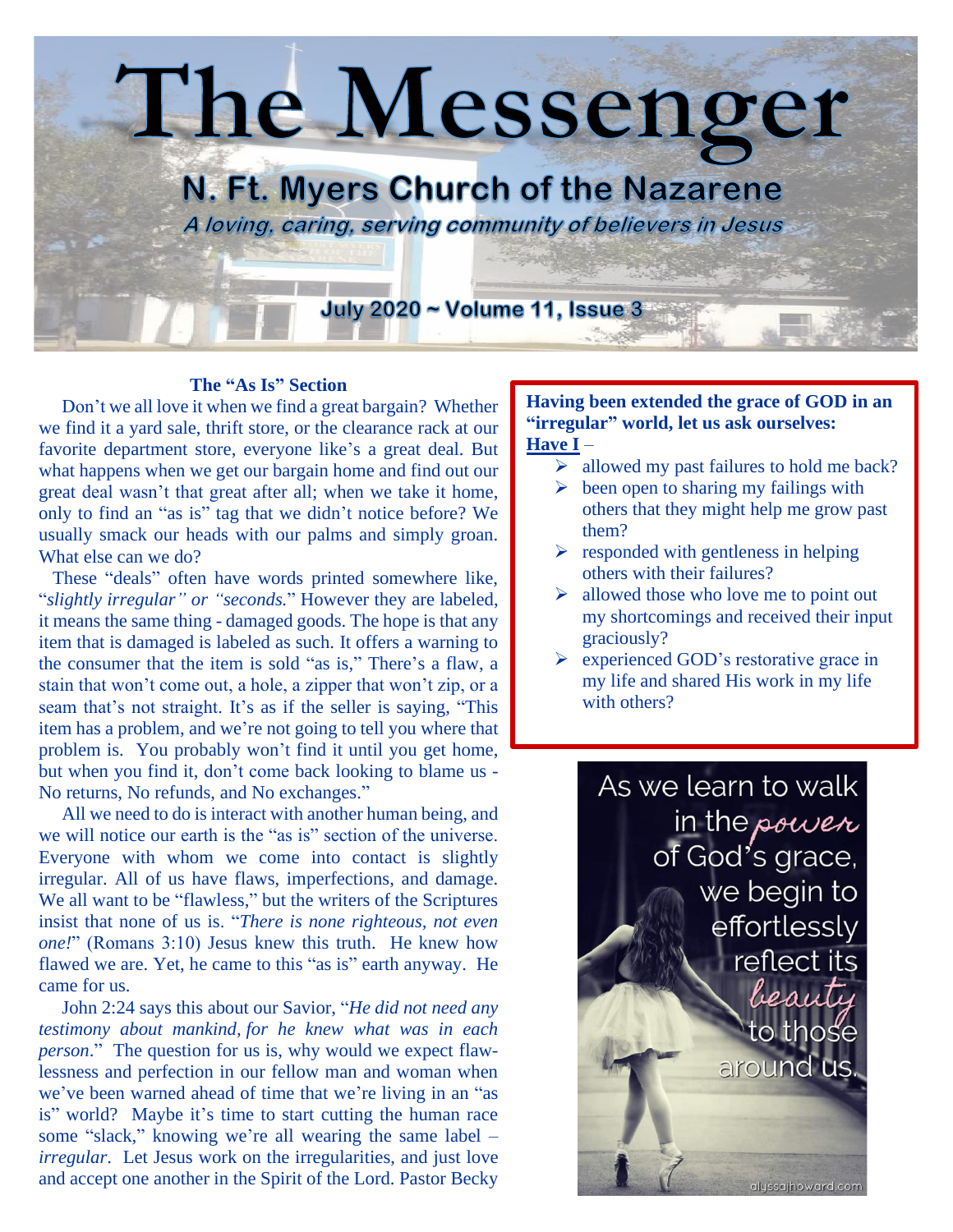# **July Birthdays & Anniversaries**

- 10 Bill & Judi Predko
- 11 Dave Parker
- 13 Lucille Logan
- 16 Alice Daughtery Gail Wills
- 17 Bud & Phoebe Barr Rich Ballentine
- 20 Angus Fizer
- 21 Joyce Jones (CJ)
- 22 Harry & Susi Friedman
- 24 Betty Farmer Richard Loubier
- 28 Dan Bowker



# **July Calendar**

 4 – Independence Day 16 – Church Board Meeting 18 – Blood Mobile

 Join us for our Wednesday night devotional at 6:00 P.M. on Facebook live-streaming.

 Arnold Burris will continue to offer a Bible study at 6 P.M. Tuesdays and Pastor Becky will continue to bring a Bible study at 7 P.M. on Thursdays on their personal FB pages.

 If you cannot tune in at those times, you may watch the recorded Bible studies later. **Facebook Page:** North Fort Myers Church of

Ida Chaplow Dominic Tannoia Amanda Blackburn Lynn Kent Doug Keuther Patrick Lindsey Betty Coolie Ben Bergman June Carsey Rich Harris Libby Smith Anna Marie Anderson Phoebe Barr Elis Lodge Pastor Tim Taylor Pastor Jim Spear Laurel Chapman Judi Predko's family Eileen Massett Mark & Lisa Koch Ernie Rybold Paul Jones Betty Predko Tom Blakeman Sheryl Colie & Family Tim Dillehay Dorothy Chapman Paul & Grace Boling Ardyth Eldridge Marlene Ryan Joseph Groves Lorraine Jungles Mark & Kim Barr Louis Perez The Monroe Family Dave Peck Kenny & Gail Goodman Phyllis Obney Regina Williams Allice Daugherty Children & Teen Depts. Eileen Jennings Kitty Baxter Our District Family

**Prayer Needs:**

the Nazarene

A Youth Pastor Unsaved Loved Ones Those affected negatively by the Corona Virus

# **VBS 2020 Cancelled**

**It has been decided that in light of the issues surrounding COVID 19, and the desire for church leaders to assure the safety of our people and any children who might attend – there will be no Vacation Bible School this summer. It is sad to have to take this step, but we hope you understand.**



**Blood Mobile is Back Saturday, July 18 11:00 A.M. – 3:00 P.M.**

**TIME TO ASSEMBLE SCHOOL PAL PAKS.** Even though we are not certain of the 2020 school year, children will still be in school in some way and will need supplies. We want to help with that need, so it's time to gather NEW items in quantities listed below. Assemble Paks EXACTLY as described. Include ONLY those items listed on the inventory. Pack contents into a 1 gallon zip-loc bag and turn into the church office by August 26: \*\* 2 composition notebooks, no larger than 9"x 7" \*\* 1 package of 10-12 #2 pencils \*\* 1 package of 10-12 black pens \*\* 2 pink erasers, 2-3" long \*\* 2 - 6" or 12" rulers (with metric) \*\* 1 package of 12-15 colored pencils \*\* 1 pair of blunt-nosed scissors \*\* 1 hand-held pencil sharpener \*\*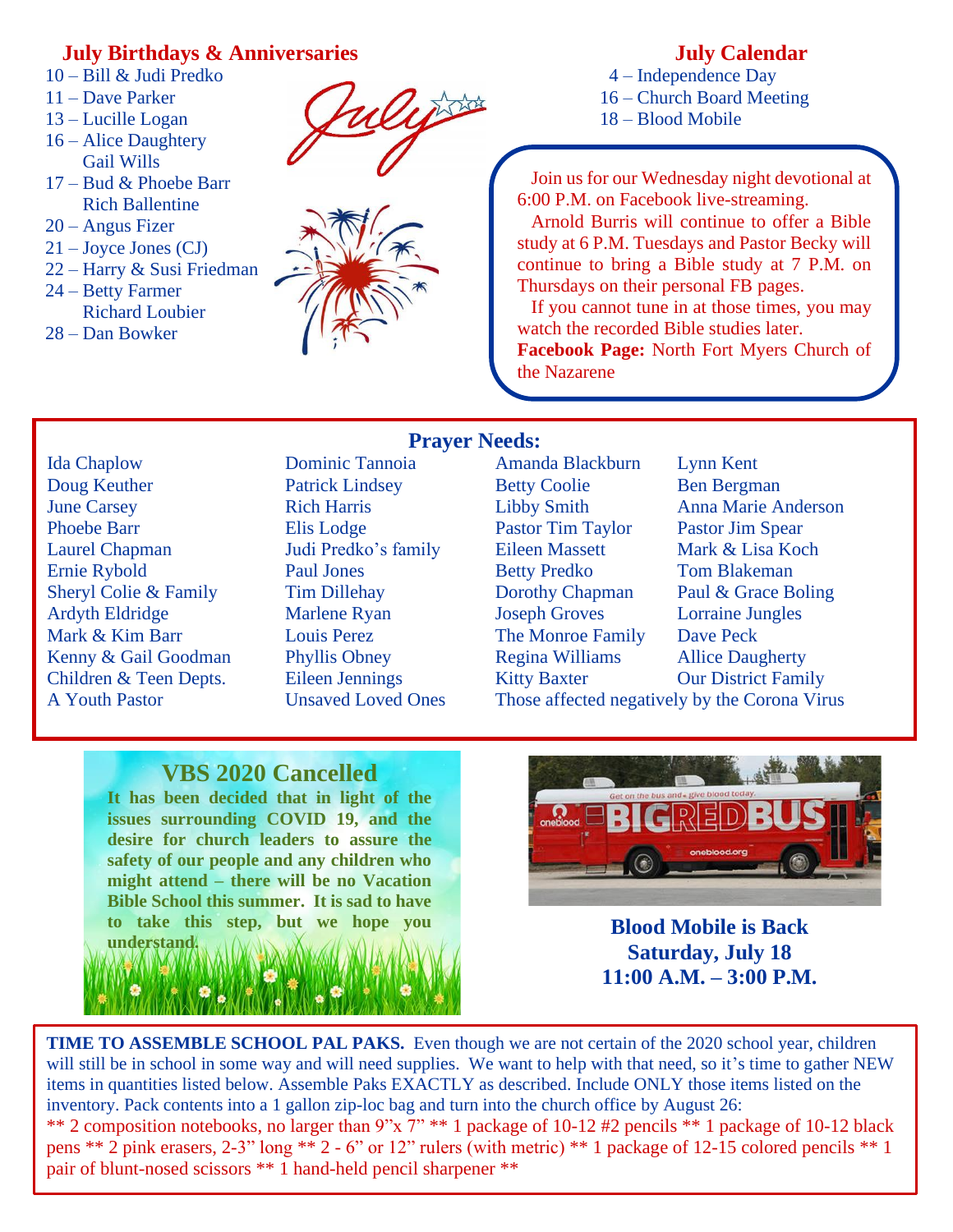# **STATEMENT ON THE 30TH GENERAL ASSEMBLY BOARD OF GENERAL SUPERINTENDENTS CHURCH OF THE NAZARENE**

 The world has been impacted by an unexpected pandemic that has affected every area of life, including the health, safety, finances, and mobility of the global church. As a result, the Board of General Superintendents (BGS) called for several entities to review plans for the upcoming 30thGeneral Assembly and Conventions, scheduled for June 23 -July 2, 2021, in Indianapolis, Indiana, USA. This review has considered the purpose of the General Assembly, the options available to achieve the purpose, and the implications of convening the General Assembly on the scheduled dates.

### **CURRENT CONSIDERATIONS**

The COVID-19 pandemic has touched the global church in many ways. As the virus spreads around the world

- •Global travel has either been restricted or deemed unsafe
- •Embassies and consulates have closed, and the dates for reopening remain uncertain.
- •Access to visas to travel to the United States and through transit points have been delayed.

•Financial challenges at the local church level have impacted the districts' ability to budget for the upcoming General Assembly.

 As the BGS has consulted with a variety of professional and ecclesial advisors, most agree that the current conditions will continue for an extended period of time, recognizing it is difficult to forecast when the pandemic's impact will slow. Based on these considerations and realities, the BGS has determined that the current conditions do not allow the denomination to fulfill the purposes for which the General Assembly has been designed. The health risks, restricted mobility, and lack of financial resources all combine to create limitations for a truly global representation to attend the General Assembly as scheduled in 2021.

 In harmony with the provision in Manual 302.1, the BGS met with the Executive Committee of the General Board to review the possibility of holding an electronic, remote General Assembly in simultaneous locations around the world. At the 10 June 2020 meeting of the Executive Committee of the General Board, it was unanimously decided "a multi-site electronic assembly would not allow us to fulfill the essential purposes of the General Assembly as stated in the Manual. "Based on these realities, the Executive Committee of the General Board, acting on behalf of the General Board, unanimously recommended that the General Assembly Commission "consider postponing the 30<sup>th</sup> General Assembly to a time when the conditions may guarantee the safe participation of a large global contingent."

## **DECLARATION**

After studying the current impact of COVID-19 globally, including the likelihood of conditions being appropriate for scheduling the 30th General Assembly in a way that includes both significant global participation via attendance and an appropriate emphasis on the health and safety of visitors and delegates, the General Assembly Commission, acting with the authority vested by Manual paragraph 302, has taken the following action:

1. To declare a state of emergency that prevents the implementation of the  $30<sup>th</sup>$  General Assembly as scheduled in Indianapolis, Indiana, USA, in 2021.

2. To postpone the meeting of the 30<sup>th</sup> General Assembly to 2023 given the fact that there is no assurance of global mobility and global economic recovery for at least two years.

3.To work as a General Assembly Commission on determining the actual dates and location for the 30<sup>th</sup> General Assembly in 2023 as sites become available.

# **A WORD FROM THE BOARD OF GENERAL SUPERINTENDENTS**

This has been a very difficult yet crucial decision. When we began meeting with various constituencies to review the realities brought upon us by this global crisis, we soon realized that there were no ideal options for us. We firmly believe that it is essential for the global family to gather together, not only to fulfill our constitutional mandate to formulate doctrine and polity but especially to reflect the richness of our unity expressed by the beautiful diversity of our global family. And yet, we take seriously the necessity to protect those attending, as well as the representative nature of our denomination by ensuring that everyone will be given equal opportunity to attend a gathering of this magnitude. This has been a complicated decision. While we would have loved to postpone the assembly for only one year, we could not gain assurance of higher participation from our brothers and sisters from those global communitie0s that have been affected by the pandemic due to either limited healthcare, financial means, or the capacity to travel. Though we are grieved by the extended postponement, we support the decision of the General Assembly Commission to allow for adequate time to safeguard lives and save financial resources. Let us continue praying for the Lord to guide and keep the church and to provide what is needed for all of us to gather together soon, at the appointed time. These are unprecedented times, but any uncertainty regarding the future is fortified by the promise:

"*Blessed are those whose strength is in the LORD, whose hearts are set on pilgrimage ... They go from strength to strength till each appears before God in Zion*" (Psalm 84:5, 7)

# *Board of General Superintendents*